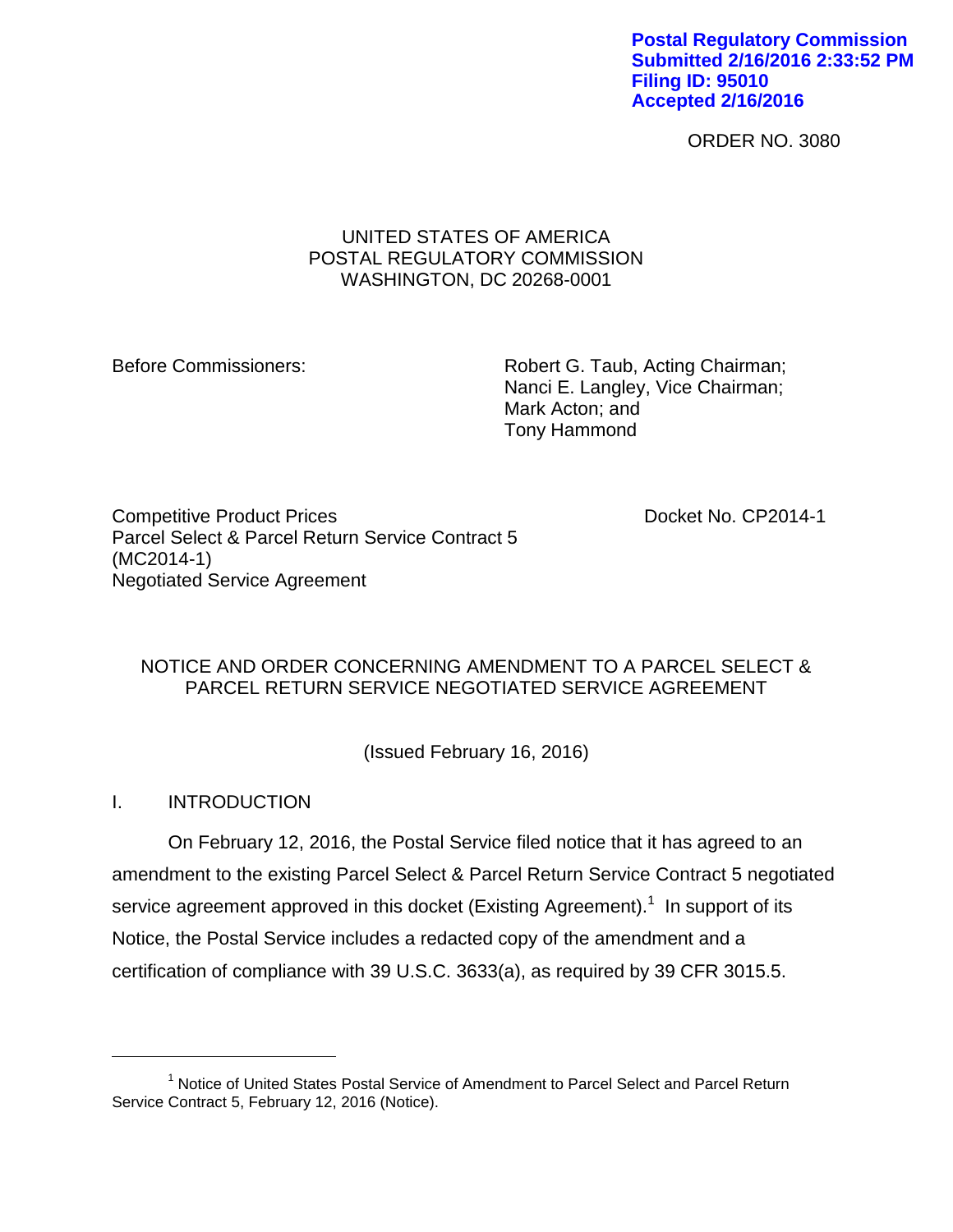The Postal Service also filed the unredacted amendment and supporting financial information under seal. The Postal Service seeks to incorporate by reference the Application for Non-Public Treatment originally filed in this docket for the protection of information that it has filed under seal. Notice at 1.

The amendment restates and amends various sections of the Existing Agreement. *Id.* Attachment A at 1.

The Postal Service intends for the amendment to become effective one business day after the date that the Commission completes its review of the Notice. *Id.* The Postal Service asserts that the amendment will not impair the ability of the contract to comply with 39 U.S.C. 3633. Notice, Attachment B.

### II. NOTICE OF FILINGS

The Commission invites comments on whether the changes presented in the Postal Service's Notice are consistent with the policies of 39 U.S.C. 3632, 3633, or 3642, 39 CFR 3015.5, and 39 CFR part 3020, subpart B. Comments are due no later than February 23, 2016. The public portions of these filings can be accessed via the Commission's website (*http://www.prc.gov*).

The Commission appoints Natalie R. Ward to represent the interests of the general public (Public Representative) in this docket.

## III. ORDERING PARAGRAPHS

#### *It is ordered*:

- 1. The Commission reopens Docket No. CP2014-1 for consideration of matters raised by the Postal Service's Notice.
- 2. Pursuant to 39 U.S.C. 505, the Commission appoints Natalie R. Ward to serve as an officer of the Commission (Public Representative) to represent the interests of the general public in this proceeding.